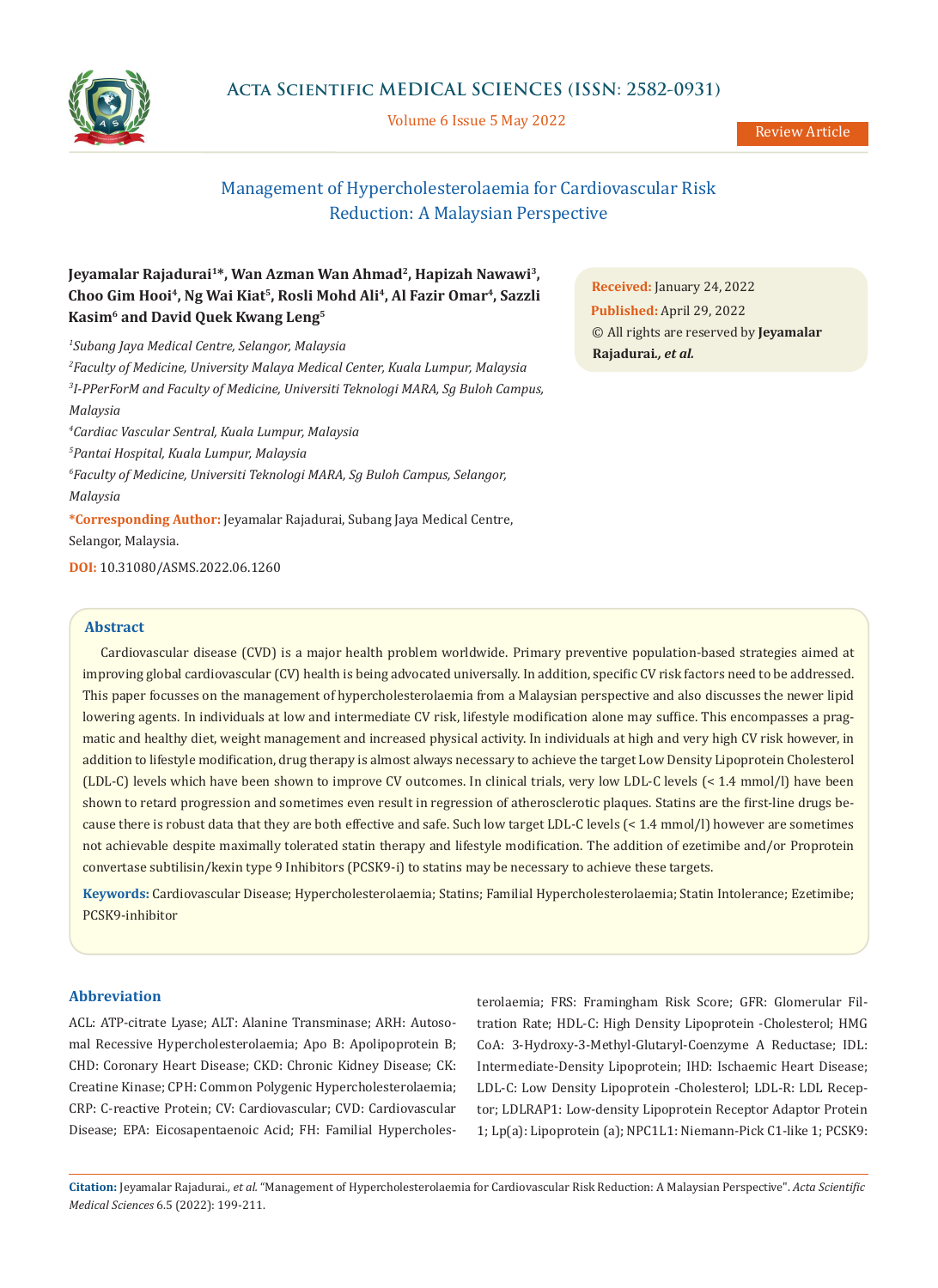Proprotein Convertase Subtilisin Kexin Type 9; PPAR: Peroxisome Proliferator Activated Receptor; PUFA: Polyunsaturated Fatty Acids; SAMS: Statin-Associated Muscle Symptoms; SCORE: Systematic Coronary Risk Estimation; SFA: Saturated Fats; siRNA: Small Interfering RNA; SNPs: Single Nucleotide Polymorphisms; TC: Total Cholesterol; TFA: Trans Fats; TG: Triglycerides; UKPDS: United Kingdom Prospective Diabetic Study; ULN: Upper Limit Normal; VLDL: Very Low-Density Lipoprotein

## **Introduction**

Non communicable diseases accounted for 7 of the 10 leading causes of deaths (74% of all deaths) globally in 2019 [1]. Ischaemic heart disease (IHD) was the major cause accounting for 16% of total deaths and accounted for the largest increase in deaths since 2000<sup>1</sup> . In general, mortality from cardiovascular disease (CVD) is significantly lower in developed countries. In Malaysia, ischaemic heart disease has remained the principal cause of medically certified deaths.

The most recent 2019 National Health and Morbidity Survey reported that among adults aged ≥18 years, the prevalence of some CV risk factors - diabetes and overweight/obesity - were on an increasing trend  $[2]$ . On the other hand, the prevalence of hypercholesterolaemia, hypertension and smoking, although still high, appeared to have stabilised and seemed to be on the downward trend [2]. The prevalence of hypercholesterolaemia was 38.1%. It was similar in both rural and urban populations  $[2]$ . Even in young adults aged 30-34 years, the prevalence was as high as 27.9% [2].

#### **TC and LDL-C as CV risk factors**

Total cholesterol and especially LDL-C (hypercholesterolaemia) is well documented to be linked to CVD. High LDL-C levels is an important causative factor for CVD and conversely, lowering TC and LDL-C has been shown to improve CV outcomes  $[3-6]$ . The relative risk reduction from LDL-C lowering is similar in all individuals but the absolute benefits is greater in individuals with high CV risk i.e. those with pre-existing CVD and very high LDL-C levels [3-6]. Randomized clinical trials have consistently shown that the lower the on-treatment LDL-C achieved, the greater the CV benefits - both in terms of reduction in CV events and death [3,5].

In epidemiological studies, a low HDL-C and a high TG (especially post prandial TG) have also been associated with increased CV risk [7]. However, reducing TG and/or increasing HDL-C levels per se using pharmacological agents has not been shown to reduce CV events.

The addition of icosapent ethyl at a dose of 2 gm twice a day, to statin therapy in patients whose TG levels remained elevated despite near optimal LDL-C levels, has been shown to improve CV outcomes [8]. Currently there are ongoing trials of pure Eicosapentaenoic Acid (EPA) ethyl ester in combination with statin therapy and these will provide more information on the additional CV benefits of TG lowering in patients at optimal LDL-C targets.

Non-HDL-C measures the cholesterol concentration within all atherogenic lipoprotein particles. This includes chylomicron, very-low density lipoprotein (VLDL), LDL, intermediate density lipoprotein (IDL) and remnant particles. It has been shown to be a better predictor of CV risk than LDL-C especially in patients with diabetes and the metabolic syndrome [9].

Almost all guidelines recommend LDL-C as the primary target of therapy in the management of dyslipidaemia. After achieving LDL-C targets, Non-HDL-C is a secondary target of therapy to reduce residual CV risk.

## **Causes of Hypercholesterolaemia**

Hypercholesterolaemia may be primary or secondary (Tables 1 and 2). Primary hypercholesterolaemia is due to genetic defects in lipoprotein metabolism leading to elevated LDL-C levels alone or both LDL-C and TG levels [10]. The TC and LDL-C levels are usually very high and the risk of developing premature CVD is also high. Secondary hypercholesterolemia, on the other hand, may be due to a variety of different aetiological factors. Treatment of the underlying disorder(s) alone may occasionally suffice without the need for lipid lowering pharmacotherapy. Most drugs cause elevations of both TC and TG levels rather than TC alone.

The commonest aetiology of Primary Hypercholesterolaemia is Common Polygenic Hypercholesterolaemia. It is usually due to multiple gene defects [10]. Familial Hypercholesterolaemia (FH) may be due to a single gene defect in 1 of 4 candidate genes or more often, from compound heterozygous mutations in either the LDL receptor (LDL-R) gene or Autosomal Recessive hypercholesterolaemia (ARH) gene [10,11].

Longitudinal family studies have shown that individuals with very high LDL-C levels from a young age (high lifetime exposure) have a CV risk that is magnified several fold when compared to the normal population [6]. Early treatment has been shown to slow down atherosclerosis and increase their CVD free survival [6,11,12]. Conversely, individuals who have genetically low levels of LDL-C have low CV risk and long CV event free survival [6].

**Citation:** Jeyamalar Rajadurai*., et al.* "Management of Hypercholesterolaemia for Cardiovascular Risk Reduction: A Malaysian Perspective". *Acta Scientific Medical Sciences* 6.5 (2022): 199-211.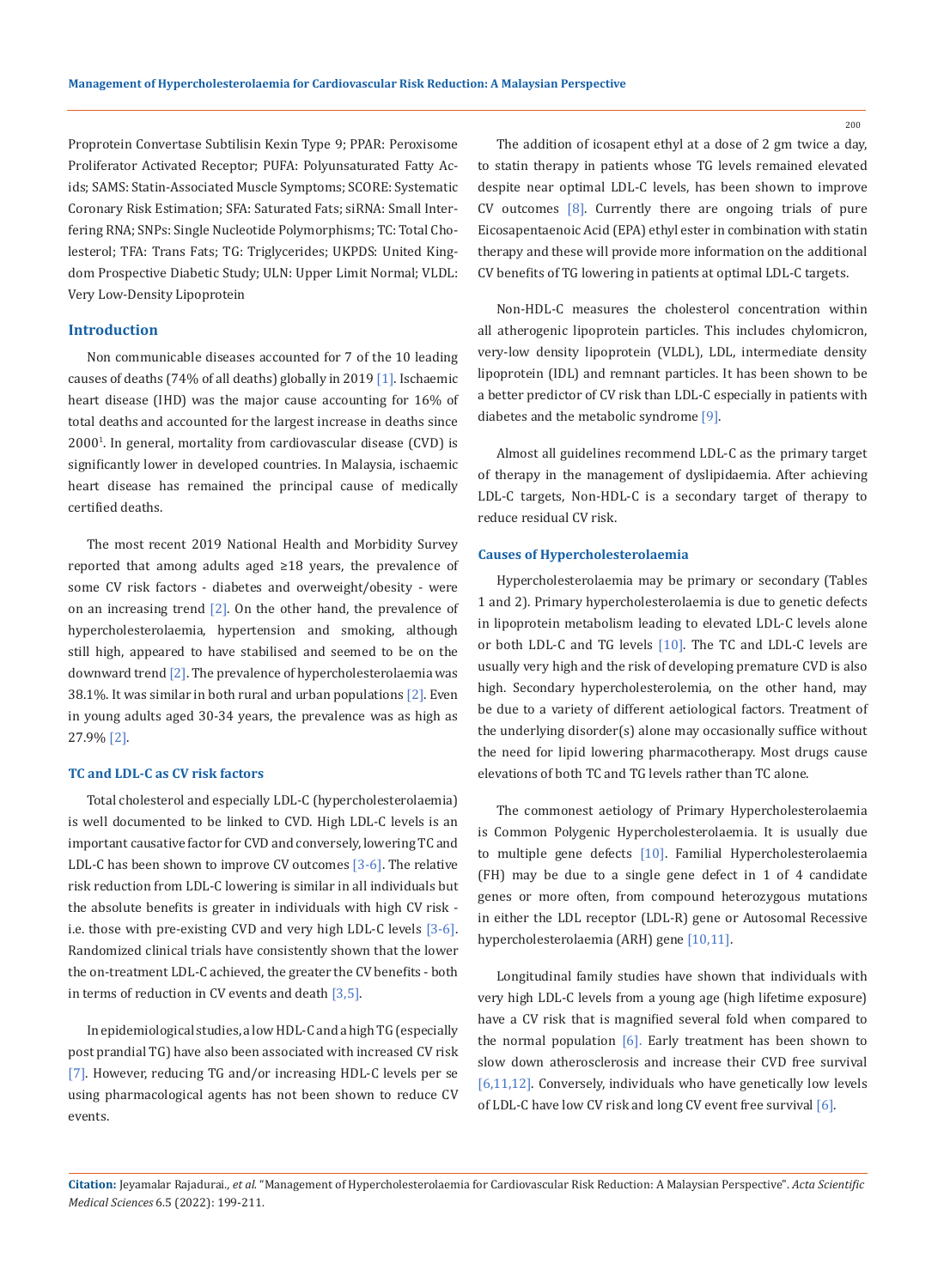Individuals with low LDL-C levels include those with loss of function of specific single nucleotide polymorphisms (SNPs) [13]. On example is the loss of function of the PCSK9 gene due to mutations on the R46L, L253F, and A443T alleles [13]. The PCSK9 gene is involved in the clearance of the LDL receptor from the surface of hepatocytes. Individuals with loss of function of this gene have more LDL receptors and this results in accelerated clearance of LDL-C from the blood [13]. Mutations on the R46L lowered LDL -C by about 0.5 mmol/l and resulted in a 50% reduction in CV risk [14]. Similarly, individuals with nonsense mutations in the PCSK9 gene had LDL-C levels that were lower by 1.0 mmol/l and a 88% reduction in their incidence of CHD [14]. Others with low LDL-C exposure throughout their lives include individuals with familial hypobetalipoproteinaemia.

The prevalence of FH is highly variable. From studies conducted in the West it has been estimated to be at 1:200 to 1:500, and that of the homozygous state to be less common at 1:160,000 to 1:1,000,000 [11,12].

In Malaysia, the prevalence of FH was found to be as high as 1:100 in the community [15].

An earlier study in patients with a clinical diagnosis of FH showed the presence of a significantly milder phenotype [16]. In the majority (73%) of those studied, there were no mutations in the genes coding for the LDL-R and apoB-100 detected [16]. The researchers postulated the possibility of a third gene in the Southeast Asian population contributing to a milder form of FH [16].

| Common Polygenic               | This is the commonest genetic disorder.                                                           |  |  |
|--------------------------------|---------------------------------------------------------------------------------------------------|--|--|
| Hypercholesterolaemia          | It is usually due to mutations in multiple genes, each contributing to raising LDL-C levels.      |  |  |
| (CPH)                          | Occasionally it may be due to a single gene defect.                                               |  |  |
|                                | Environmental factors such as obesity, an atherogenic diet rich in saturated fats and a sedentary |  |  |
|                                | lifestyle play an important role in the phenotypic expression [10].                               |  |  |
|                                | Individuals with CPH may also have obesity and insulin resistance and thus high TG levels as      |  |  |
|                                | well.                                                                                             |  |  |
| Familial Hypercholesterolaemia | This is the commonest monogenic disorder.                                                         |  |  |
| $(FH)$ [10,11]                 | It is autosomal dominant.                                                                         |  |  |
|                                | It may exist in the homozygous or heterozygous state. Homozygotes usually have about              |  |  |
|                                | double the LDL-C levels of heterozygotes.                                                         |  |  |
|                                |                                                                                                   |  |  |
|                                | FH may be due to mutations in four candidate genes all resulting in reduced clearance of LDL-C    |  |  |
|                                | from the bloodstream:                                                                             |  |  |
|                                | Loss of function mutations of the:                                                                |  |  |
|                                | LDL receptor (LDL-R) gene (85%, most common)<br>$\bullet$                                         |  |  |
|                                | Apolipoprotein B-100 (Apo B-100) gene (5-10%)<br>$\bullet$                                        |  |  |
|                                | Low-density lipoprotein receptor adaptor protein 2 (LDLRAP-1)                                     |  |  |
|                                | Gain-of-function mutation of the PCSK9 gene                                                       |  |  |
| <b>Autosomal Recessive</b>     | The clinical presentation is similar to that of classical homozygous FH.                          |  |  |
| hypercholesterolemia (ARH      | It is however generally less severe, and more responsive to lipid-lowering therapy.               |  |  |
| gene) [10]                     | It is found mainly in individuals of Sardinian or Middle Eastern origin.                          |  |  |
| Sitosterolaemia (ABCG5 or      | This is a rare inherited autosomal recessive disorder.                                            |  |  |
| ABCG8 genes) [10]              | It is characterized by increased absorption and decreased biliary excretion of dietary sterols.   |  |  |
|                                | It results from mutations in either the ABCG5 or ABCG8 gene which encode for a sterol half-       |  |  |
|                                | transporter present in the intestine.                                                             |  |  |
| Cholesterol 7alpha-hydroxylase | This is a rare disorder of the enzyme cholesterol 7alpha-hydroxylase, which catalyzes the initial |  |  |
| deficiency (CYP7A1 gene) [10]  | step in cholesterol catabolism and bile acid synthesis.                                           |  |  |
|                                | The gene mutation leads to a loss of the enzyme function.                                         |  |  |

**Table 1:** Causes of Primary Hypercholesterolaemia.

**Citation:** Jeyamalar Rajadurai*., et al.* "Management of Hypercholesterolaemia for Cardiovascular Risk Reduction: A Malaysian Perspective". *Acta Scientific Medical Sciences* 6.5 (2022): 199-211.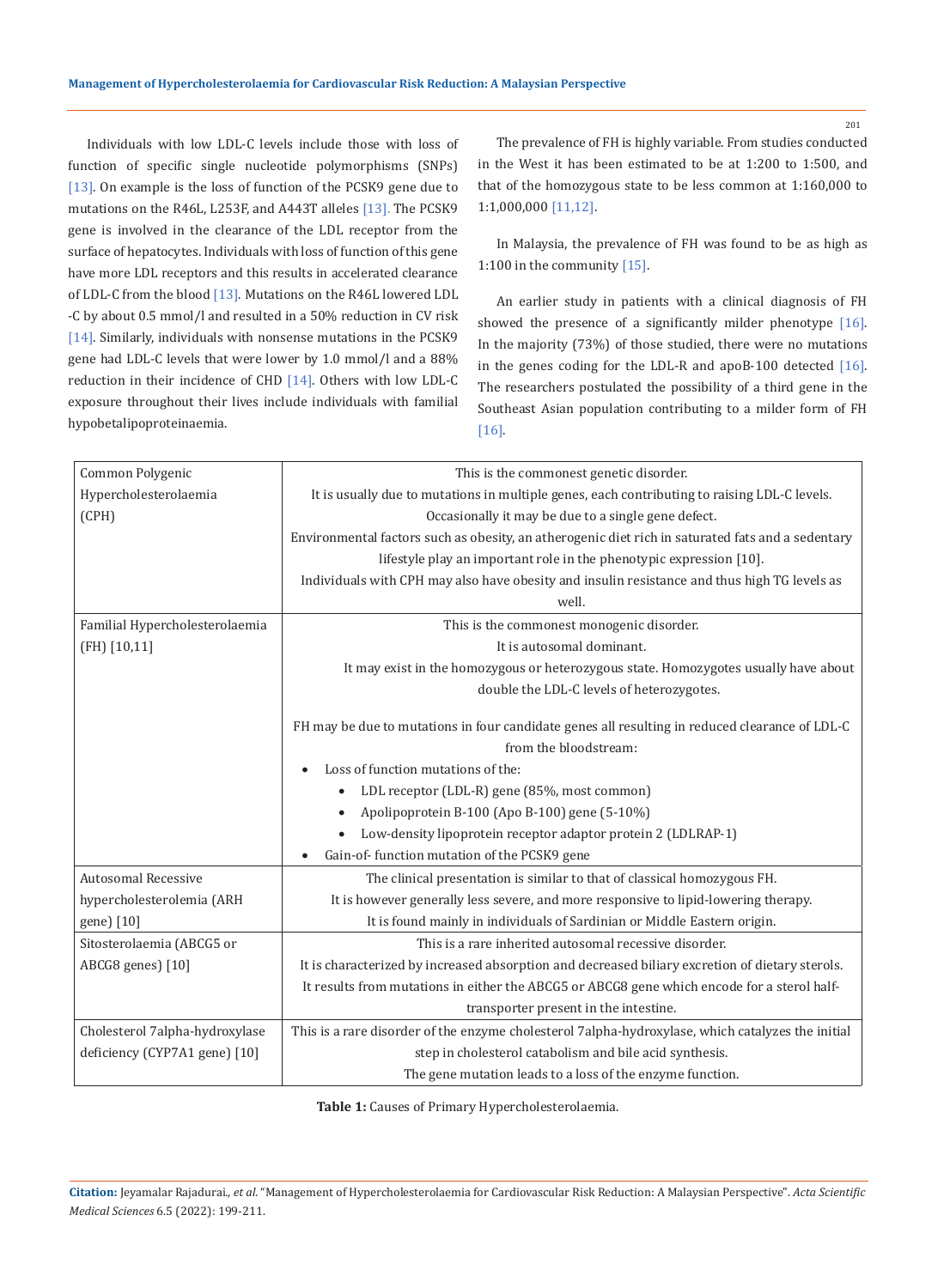Dietary factors Nephrotic syndrome Hypothyroidism Obstructive liver disease

Drugs

- Cyclosporine and tacrolimus
- Antiviral therapy such as protease inhibitors
- Diuretics such as thiazides

**Table 2:** Causes of Secondary Hypercholesterolaemia.

#### **Management of hypercholesterolaemia**

## **Treatment targets**

Lowering TC and LDL-C lowers CV risk. CV risk reduction is proportional to the degree of LDL-C lowering achieved independent of the type of therapy (pharmacotherapy, partial ileal bypass etc) used  $[3,5]$ .

International guidelines recommended a LDL-C target of < 1.8 mmol/l in patients with CVD. Genetic studies and more recent randomized clinical trials, however, have shown that LDL-C levels lower than <1.8 mmol/L, provides additional clinical benefits without any safety signals [5,17-21].

LDL-C lowering to levels < 1.8 mmol/l has been shown in several coronary angiographic studies to be associated with less progression of the atherosclerotic plaque [22]. At levels of <1.6 mmol/L, regression of the plaque has been observed, the lower the LDL-C achieved, the greater the reduction in the atheroma volume [22,23].

For these reasons even lower LDL-C targets are being advocated in individuals who at Very High CV risk.

The European Society of Cardiology has presented its most recent 2021 Guidelines for the prevention of atherosclerotic CVD [24]. It has very comprehensive albeit elaborate CV assessment algorithms using the Systematic Coronary Risk Estimation 2 (SCORE-2) and Systematic Coronary Risk Estimation 2-Older Persons (SCORE 2-OP) risk charts for CVD - both fatal and non-fatal myocardial infarction and stroke [24].

In Malaysia, we advocate a simple and easy to remember CV Risk Stratification approach.

High and very high-risk individuals include those with preexisting CVD, diabetes with and without target organ damage, chronic kidney disease and those with very high levels of individual CV risk factors [25,26] (Table 3). In all other individuals, (i.e. primary prevention), the CV risk should first be assessed [25].

Very High-Risk individuals are those with:

- Established CVD
- Diabetes with target organ damage eg proteinuria or with  $\geq$ 3 major CV risk factors
- CKD with GFR <30 Ml/min<sup>-1</sup>/1.73 m<sup>2</sup> (≥Stage 4)

High Risk Individuals include:

- Diabetes for  $\geq 10$  years without target organ damage and any other CV risk factor
- CKD with GFR ≥30- <60 Ml/min<sup>-1</sup>/1.73 m<sup>2</sup> (Stage 3)
- Very high levels of individual risk factors (LDL-C >4.9 mmol/L, BP >180/110 mmHg)
- Multiple risk factors that confer a 10-year risk for CVD >20% based on the Framingham General (FRS) CVD Risk Score

Intermediate (Moderate) Risk Individuals:

- Have a FRS-CVD score that confer a 10-year risk for CVD of 10-20%
- • Diabetes of < 10 years duration and < 50 years old and no additional CV risk factors

Low Risk Individuals:

Have a FRS-CVD score that confer a 10-year risk for  $CVD < 10\%$ .

**Table 3:** Risk Stratification of Cardiovascular Risk (Adapted from [25,26]).

There are many CV risk calculators available. In Malaysia, the Framingham General CV Risk Score has been validated and is thus advocated [27,28]. In diabetic patients however, the UKPDS was found to be a better predictor of 10-year CVD risk compared with the Framingham CVD equation [29].

The target LDL-C depends on the individual's CV risk [4,24,25]. (Table 4) The higher the CV risk, the lower the LDL-C target level.

**Citation:** Jeyamalar Rajadurai*., et al.* "Management of Hypercholesterolaemia for Cardiovascular Risk Reduction: A Malaysian Perspective". *Acta Scientific Medical Sciences* 6.5 (2022): 199-211.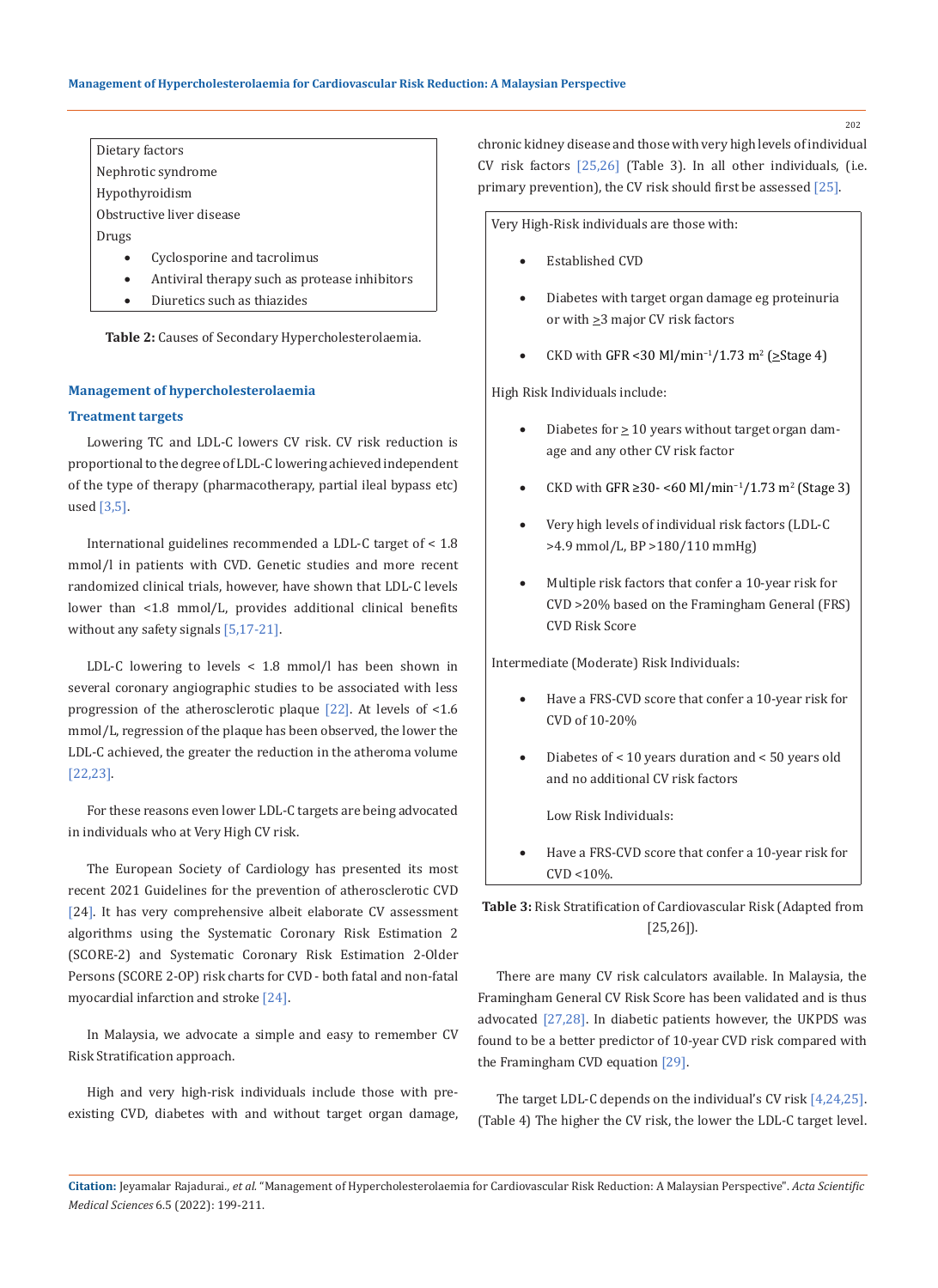Individuals at Very High CV risk should aim for a LDL-C target < 1.4 mmol/l. In individuals with recurrent CV events despite achieving this target (Extremely High Risk), an even lower target of < 1.0

mmol/l has been shown to further reduce CV events [20]. In these individuals, all other modifiable CV risk factors should also be aggressively addressed.

| <b>Global Risk</b>                                                                                                                                                                                                                                                                                | <b>LDL-C Levels to</b><br><b>Initiate Drug</b><br>Therapy (mmol/L) | <b>Target LDL-C Levels</b><br>(mmol/L)                | <b>Non HDL-C Level</b><br>corresponding to LDL-C<br>targets in individuals<br>with $TG > 4.5$ mmol/L |
|---------------------------------------------------------------------------------------------------------------------------------------------------------------------------------------------------------------------------------------------------------------------------------------------------|--------------------------------------------------------------------|-------------------------------------------------------|------------------------------------------------------------------------------------------------------|
| Low CV Risk*                                                                                                                                                                                                                                                                                      | Clinical judgement**                                               | <3.0                                                  | < 3.8                                                                                                |
| Intermediate (Moderate) CV Risk*                                                                                                                                                                                                                                                                  | $>2.6**$                                                           | 2.6                                                   | <3.4                                                                                                 |
| <b>High CV risk</b><br>20% 10-year CVD risk<br>Diabetes for > 10 years without target organ<br>damage and any other CV risk factor<br>Very high levels of individual risk factors<br>$(LDL-C > 4.9$ mmol/L, BP $> 180/110$ mmHg)<br>CKD with GFR 30-<60 Ml/min <sup>-1</sup> /1.73 m <sup>2</sup> | > 1.8                                                              | $\leq$ 1.8 or a reduction of<br>>50% from baseline*** | $\leq$ 2.6 or a reduction of<br>>50% from baseline***                                                |
| Very high CV risk<br>established CVD<br>Diabetes with target organ damage eg pro-<br>teinuria or with > 3 major CV risk factors<br>CKD with GFR <30 Ml/min <sup>-1</sup> /1.73 m <sup>2</sup> but not<br>dialysis dependent)                                                                      | >1.8                                                               | <1.4 or a reduction of ><br>50% from baseline***      | < 2.2 or a reduction of ><br>50% from baseline***                                                    |

**Table 4:** Target LDL-C levels (Adapted from [25,26]).

\*Low and Intermediate (Moderate) CV risk is assessed using the Framingham General CVD Risk Score

\*\*After a therapeutic trial of lifestyle modification and following discussion with the patient of the risk: benefit ratio of drug therapy

\*\*\*whichever results in a lower level of LDL-C. In patients who are "Extremely High Risk" with recurrent CV events, upon informed discussions with the patient on possible enhanced benefits of even lower LDL-C target, a target of <1.0 mmol/l may be reasonable.

In patients whose TG levels are > 4.5 mmol/l, the Friedewald equation underestimates LDL-C levels and is no longer reliable. LDL-C or apolipoprotein B has to be directly measured but these assays are not widely available in most laboratories. In these individuals, Non-HDL-C then becomes the primary target of therapy.

Following achievement of LDL-C target, Non-HDL-C is a secondary treatment target to reduce residual CV risk [25]. This applies especially to individuals with combined hyperlipidaemias, diabetes, cardio metabolic risk (metabolic syndrome) and chronic kidney disease.

## **Treatment strategies**

# **Lifestyle modification**

Lifestyle modification encompasses dietary changes, weight management and an increase in physical activity. In some

**Citation:** Jeyamalar Rajadurai*., et al.* "Management of Hypercholesterolaemia for Cardiovascular Risk Reduction: A Malaysian Perspective". *Acta Scientific Medical Sciences* 6.5 (2022): 199-211.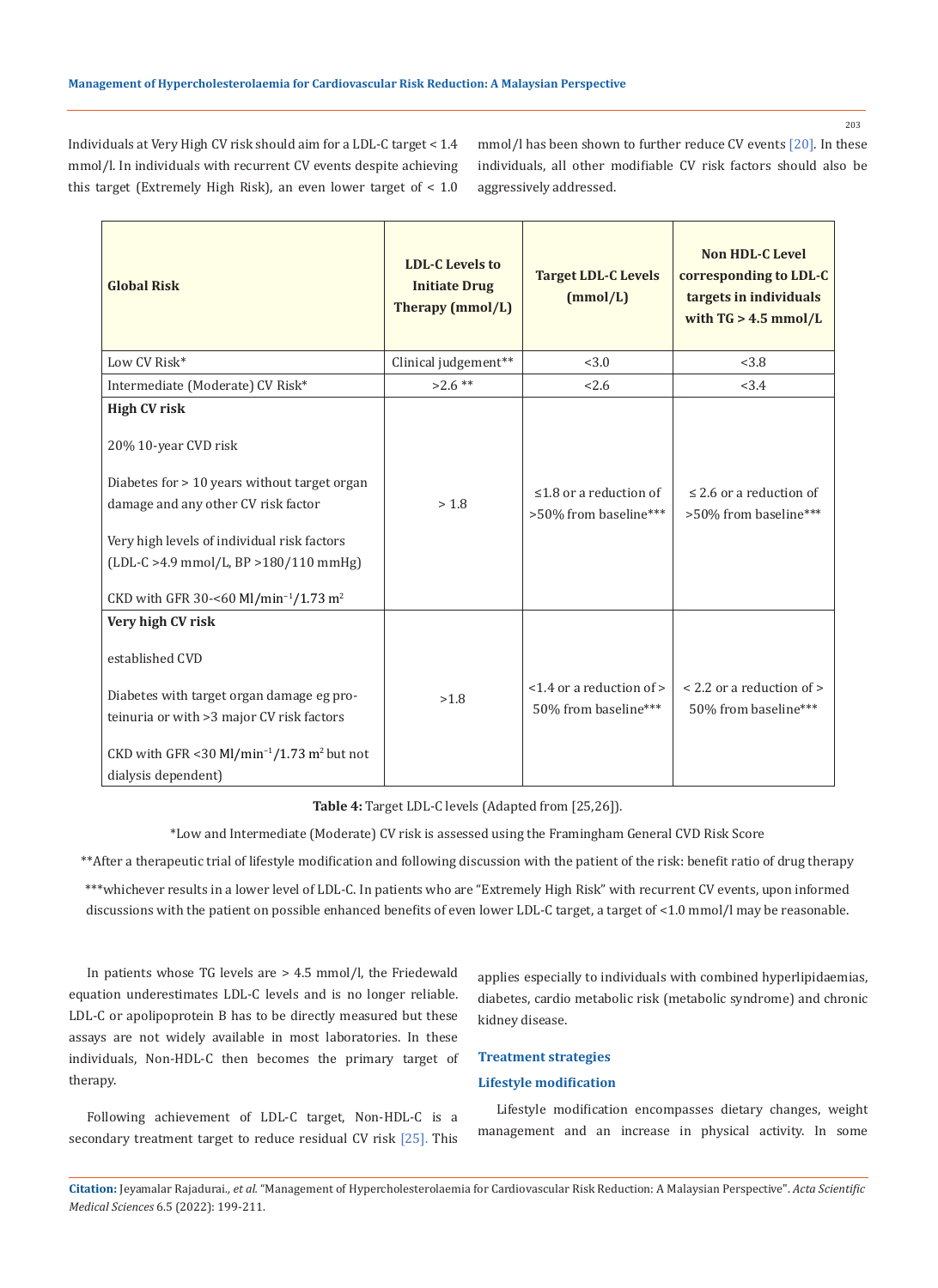204

individuals especially those at Low and Intermediate (Moderate) CV risk, these lifestyle changes alone may be adequate to achieve target LDL-C levels.

### **Diet - cholesterol, saturated fats (SFA) and Trans-Fat**

Early cohort studies suggested that dietary cholesterol and blood cholesterol levels had a linear relationship. These studies, however, had biases and confounding variables. It is now known that the relationship between cholesterol in the diet and that in the blood is more complex [30,31]. Blood cholesterol is mainly synthesized by the body especially in the liver. Dietary sources only contribute about 15-20% and there is, under normal circumstances, a balance between the 2 sources to maintain cholesterol homeostasis [30,31].

Studies have failed to show any significant association between dietary cholesterol intake and LDL-C levels [30,31]. Saturated fats (SFA) and especially trans- fats, on the other hand, have been shown to increase blood cholesterol levels and CV risk [32,33]. Most foods that are high in cholesterol are however also high in SFA, exceptions being shrimps and eggs. Low to moderate consumption of eggs is safe and does not increase CV risk [34]. However, the method of egg preparation (scrambled, fried or boiled) must also be taken into consideration.

A Cochrane review found that reducing SFA intake reduces CV events without any effect on CV or total mortality  $[35]$ . This benefit was seen when SFA was replaced with PUFA or starches. The greater the decrease in SFA intake, the lower the blood TC and greater the CV benefits seen [35].

Guidelines advise that SFA should constitute <10% of an individuals' total energy intake  $[24]$ . There is, however, no evidence that this arbitrarily set upper limits on SFA consumption will prevent CVD or reduce mortality. In fact, diet-induced LDL lowering is mainly due to a reduction in LDL large particles rather than the small dense LDL, which is more atherogenic [36]. These small dense LDL particles do not appear to be reduced by dietary fat restriction. Furthermore, fat restriction can also lead to a decrease in HDL-C levels [36].

Presently the emphasis is on healthy dietary patterns emphasizing intake of fruits, vegetables, whole grains, low-fat or fat-free dairy products, lean protein sources, nuts, seeds, and liquid vegetable oils rather than specifying dietary cholesterol targets [37].

Trans-fats (TFA) are produced either industrially by partial hydrogenation of unsaturated vegetable oils or naturally by bacteria (biohydrogenation) in the stomach of cows and sheep. Studies have shown TFA increases total CHD, all-cause mortality and CHD mortality [33]. Trans-fats should be kept at <1% of the total energy intake [25,30]. The European Union Commission has set the upper limit of trans-fats to 2g per 100g of fat [24]. TFA is best replaced by polyunsaturated fatty acids (PUFA) [32].

### **Exercise**

There is robust data indicating that regular exercise is cardioprotective and reduces both all-cause and CVD mortality [38]. Regular exercise has a favourable effect on the traditional CV risk factors - body mass index, blood pressure, lipids and glucose metabolism- but these changes alone cannot explain all of the observed CV benefits.

The effect of exercise on lipid levels is small and dependent on exercise intensity and compliance to the protocol. Furthermore, the accompanying dietary changes make it difficult to quantify how much of the observed changes are purely due to exercise.

On average, regular exercise increases HDL-C levels by 3-10% (up to 0.16 mmol/L) and reduces TG by about 11% (up to 0.34 mmol/L) especially in those with high TG at baseline [39].

The effect on LDL-C levels is however small and inconsistent unless there is also accompanying weight loss [39].

#### **Smoking**

The association between smoking and CV risk is complex and multifactorial. Smoking cessation is associated with a significant reduction in CV morbidity seen within 6 months [40]. This cannot be explained by the observed changes in lipids alone.

Compared to non-smokers, HDL-C levels were about 6% lower and TG levels 11% higher in current smokers [41]. Smoking cessation increases serum levels of HDL-C. It, however, has no effect on TC, LDL-C, and TG levels [41].

### **Lipid modifying agents**

Lipid modifying pharmacotherapy should be initiated simultaneously with lifestyle modification in patients at high and very high CV risk to achieve target LDL-C levels and improve their CV risk [24,25].

## **Statins**

Statins are the lipid-lowering drugs of choice because they are evidence based to be both effective and safe. They have been shown in numerous randomized clinical trials in individuals with

**Citation:** Jeyamalar Rajadurai*., et al.* "Management of Hypercholesterolaemia for Cardiovascular Risk Reduction: A Malaysian Perspective". *Acta Scientific Medical Sciences* 6.5 (2022): 199-211.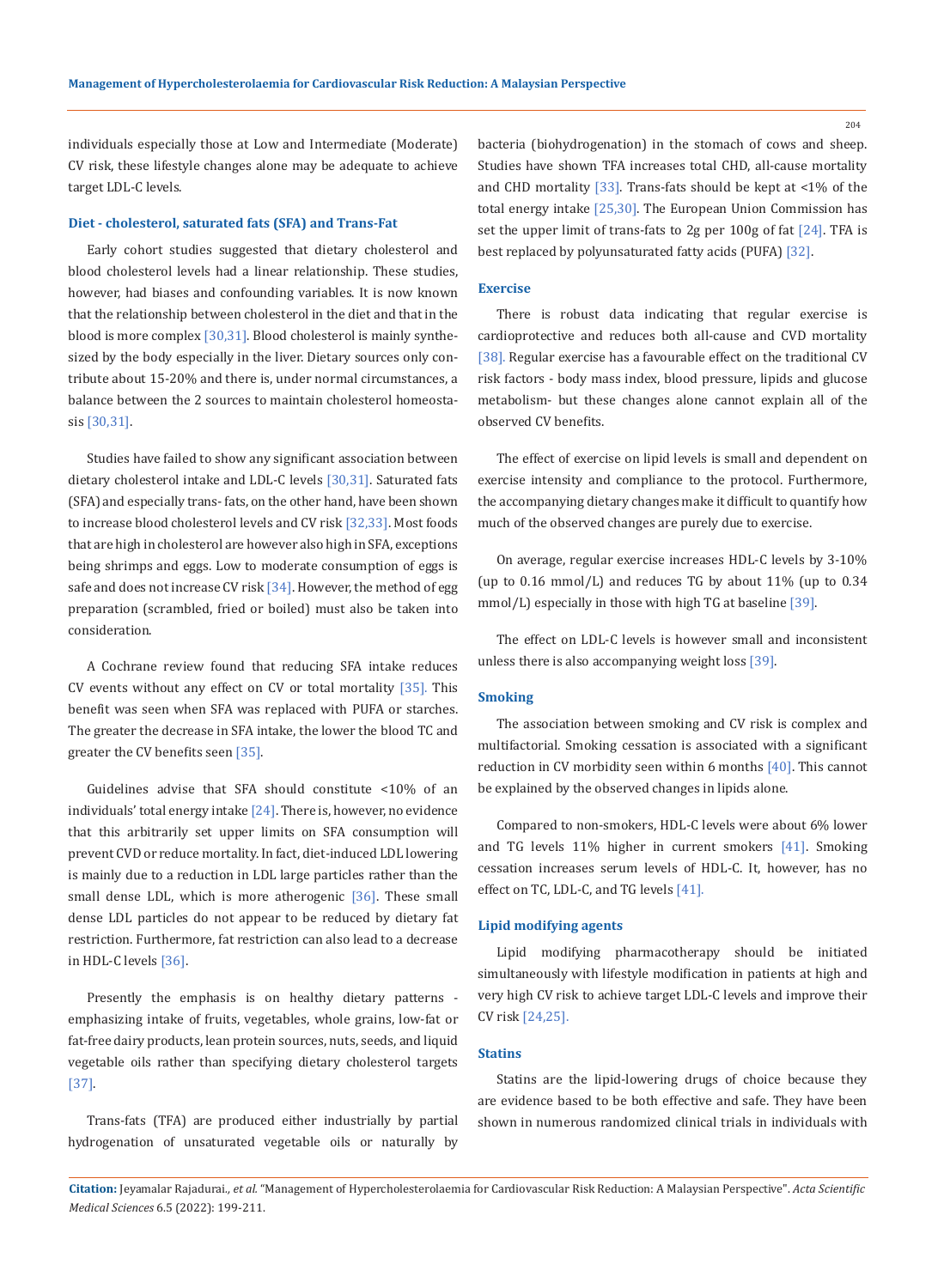both acute and chronic cardiac syndromes to improve long term CV outcomes by reducing both CV events and deaths  $[3,24]$ . The mechanism of action is by competitively inhibiting the enzyme, 3-hydroxy-3-methyl-glutaryl-coenzyme A reductase (HMG-CoA reductase), leading to an upregulation of the LDL receptor on the hepatocytes. This in turn leads to an increased clearance of LDL-C from the blood.

A 1 mmol/L reduction in LDL-C level with statins has been shown to result in a 22% relative risk reduction in major CV events [3,5]. They have also been shown to be safe  $[4,24]$ .

In individuals at high and very high CV risk, it is advisable to attain LDL-C targets as quickly as possible so that the patient achieves the benefits of treatment early. This is currently preferable to the "starting low" and slowly up-titrating the dose to achieve LDL-C targets.

The baseline and the target LDL-C level will help determine the type and initial dose of statin. In clinical trials, it has been demonstrated that the observed CV benefits are greater with larger reductions in LDL-C levels  $[4]$ . Thus, in high and very high-risk individuals, high intensity statins that can result in >50% reduction in LDL-C levels are the preferred initial drugs (Table 5).

Statins are generally well tolerated. They may cause symptomatic adverse events (eg, muscle pain or weakness) in up to about 50- 100 per 10 000 persons treated for 5 years [5]. How many of these adverse symptoms are real or due to the nocebo effect, remains unknown [42].

### **Common side effects include**

**Statin-associated muscle symptoms (SAMS)** - These account for almost 72% of all reported statin adverse effects [43].

- In clinical trials the incidence is low but in registry reports, it may be as high as 10-30% [42].
- Muscle side effects are more common in the elderly (age > 80 years), women, low body mass index, Asian ethnicity, excessive exercise and in those with co morbidities and on multiple drugs [43].
- It usually presents bilaterally, affecting the large proximal muscles, especially of the legs. It can occur at rest or after exercise [42].
- A common manifestation is myalgia. In these cases, the enzyme creatine kinase (CK) is normal.
- A small percentage of patients experience [43]
- 1. Muscle symptoms and the CK is elevated but <10 times the upper limit of normal (ULN)
- 2. Myositis (CK is elevated but >10 times but < 40 times ULN or
- 3. Rhabdomyolysis (>40 x ULN) This is very uncommon, but it is the most severe form of SAMS. The reported incidence is about 1-3 cases per 100,000 persons per year.

#### **An increase in liver enzymes**

- Statin therapy is associated with mild elevations of ALT in <3% of patients on statin treatment.
- Once the drug is discontinued, levels almost always return to normal and liver failure is rare[44].
- For these reasons, guidelines do not advocate routine monitoring of liver function tests during long term statin therapy [24,25].

## **New onset diabetes**

- Statin therapy causes a small increase in the rate of new onset diabetes [45,46].
- This is more often seen in individuals who are pre-disposed to diabetes (e.g. those with a family history of diabetes, in the elderly, individuals who are obese, have the metabolic syndrome or insulin resistance [45,46].
- Statin use has also been associated with diabetes progression and the need for insulin therapy [47].
- Despite these observations, statin therapy is still recommended in these patients because its cardioprotective benefits far outweigh the risks of developing or worsening diabetes [4,24,45,46].

#### **Neurological and neurocognitive function**

- To date, statins have not been shown to impair neurocognitive function [48].
- A systematic review of 25 cohort studies showed that statins may reduce the risk of all-type dementia, Alzheimer disease, and mild cognitive impairment, with no apparent effect on vascular dementia [48].

There is individual variation in the response to statin therapy. For this reason, the "treat to target approach" is advocated over the "fire and forget approach", starting with the dose and type of statin that is most likely to achieve the LDL-C target. If targets are not achieved, the dose has to be up-titrated accordingly. Drug compliance and possible adverse effects of therapy need to be monitored and addressed [25]. At the same time, all other

**Citation:** Jeyamalar Rajadurai*., et al.* "Management of Hypercholesterolaemia for Cardiovascular Risk Reduction: A Malaysian Perspective". *Acta Scientific Medical Sciences* 6.5 (2022): 199-211.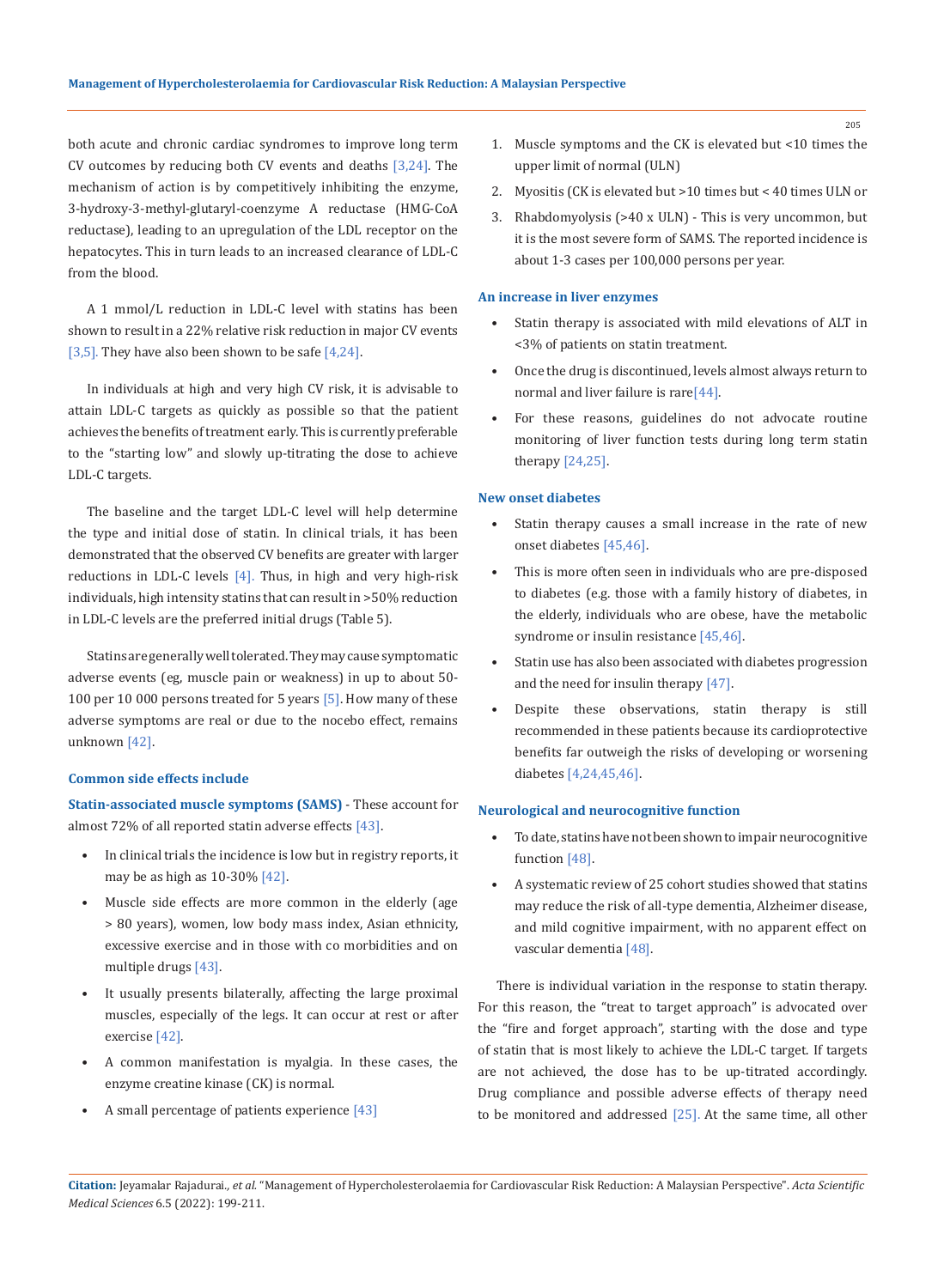modifiable CV risk factors should also be assessed and treated appropriately.

|                                       | High-Intensity Moderate-Intensity       | Low-Intensity           |
|---------------------------------------|-----------------------------------------|-------------------------|
| <b>Statin Therapy* Statin Therapy</b> |                                         | <b>Statin Therapy**</b> |
|                                       |                                         |                         |
| Daily dose lowers                     | Daily dose lowers                       | Daily dose lowers       |
| LDL-C on average,                     | LDL-C on average, by                    | LDL-C on average, by    |
|                                       | by approximately approximately $30\%$ - | $< 30\%$                |
| $\geq 50\%$                           | 50%                                     |                         |
|                                       | Atorvastatin 10-20 mg                   |                         |
|                                       | Rosuvastatin 5-10 mg                    | Simvastatin 10 mg       |
| Atorvastatin 40-80                    | Simvastatin 20-40 mg                    | Pravastatin 10-20       |
| mg                                    |                                         | mg                      |
|                                       | Pravastatin 40-80 mg                    |                         |
| Rosuvastatin 20-                      |                                         | Lovastatin 20 mg        |
| $40 \text{ mg}$                       | Lovastatin 40 mg                        |                         |
|                                       |                                         | Fluvastatin 20-40       |
|                                       | Fluvastatin 40 mg bid                   | mg Pitavastatin 1 mg    |
|                                       | Pitavastatin 2-4 mg                     |                         |

**Table 5**: Recommended Doses of Statin Therapy.

Adapted from: Stone NJ. Circulation. 2014; 129:S76-S99. **\***High intensity statin therapy is for patients who are at very high and high CV Risk

\*\*Low intensity statin therapy is generally used for primary prevention after lifestyle modification and following a discussion with the patient of the risk: benefit ratio.

### **Fibrates**

Fibrates are peroxisome proliferator-activated receptor (PPAR) alpha agonists. They lower plasma TG and increase HDL-C levels.

In the statin era, fibrates have not been shown to reduce CV events. They may have a limited role in the reduction of residual CV risk in diabetic patients who are already at target LDL-C levels on statin therapy and still have low HDL-C (<0.88 mmol/L) and high TG ( $>2.3$  mmol/L) [ $49$ ]. There is however limited trial data to support this. Gemfibrozil should not be used in combination with statins due to an increased risk of rhabdomyolysis.

Fibrates are mainly indicated in patients with very high TG levels who are at risk of pancreatitis [25].

#### **Bile acid sequestrants**

Bile acid sequestrants bind bile acids and interrupt the enterohepatic circulation. This in turn, leads to a compensatory upregulation of LDL receptors on hepatocytes.

In primary prevention trials conducted in the pre statin era, bile acid sequestrants have shown modest benefits in the reduction of CV risk. They are associated with troublesome and unpleasant gastrointestinal side effects.

#### **Nicotinic acid (Niacin)**

Niacin decreases the mobilization of free fatty acids from adipose tissues. It increases HDL-C, reduces LDL-C and TG.

Despite its favourable effect on lipoproteins, niacin has not been shown to reduce CV events. It is thus not advocated for LDL-C lowering.

## **Challenges in the management of hypercholesterolaemia**

Failure to achieve LDL-C targets is common. In the EUROASPIRE V survey only 29% of patients with CVD achieved an LDL-C <1.8 mmol/L [50]. The International ChoLesterol management Practice Study (ICLPS) found only 28.5% of their very high-risk patients achieved their target goal of LDL-C <  $1.8 \text{ mmol/l}$  [51].

The reasons for this failure to meet LDL-C target was multifactorial. A major reason was statin side effects (mainly SAMS). Other reasons included non-compliance to treatment and the continued use of suboptimal doses of statins because of the misconception of adverse effects with higher doses. This often leads to a reluctance by both the physician and the patient to up-titrate the dose despite non-achievement of targets. This was further compounded by the lack of awareness of the public of the CV benefits of lipid lowering drug therapy.

There was also underestimation of CV risk by physicians and sometimes a failure to use any risk scoring system, resulting in suboptimal targets. Simple CV risk stratification tables and a minimum number of target LDL-C levels according to the CV risk, could facilitate this process.

Statin discontinuation is another major problem. In one study, 50% of patients discontinued their statins, following initiation, at a mean of 3.4 years in secondary prevention and 3.7 years in primary prevention [52]. In another study from Denmark, statin discontinuation in persons> 75 years of age was associated with a higher rate of CV events than statin continuation [53].

**Citation:** Jeyamalar Rajadurai*., et al.* "Management of Hypercholesterolaemia for Cardiovascular Risk Reduction: A Malaysian Perspective". *Acta Scientific Medical Sciences* 6.5 (2022): 199-211.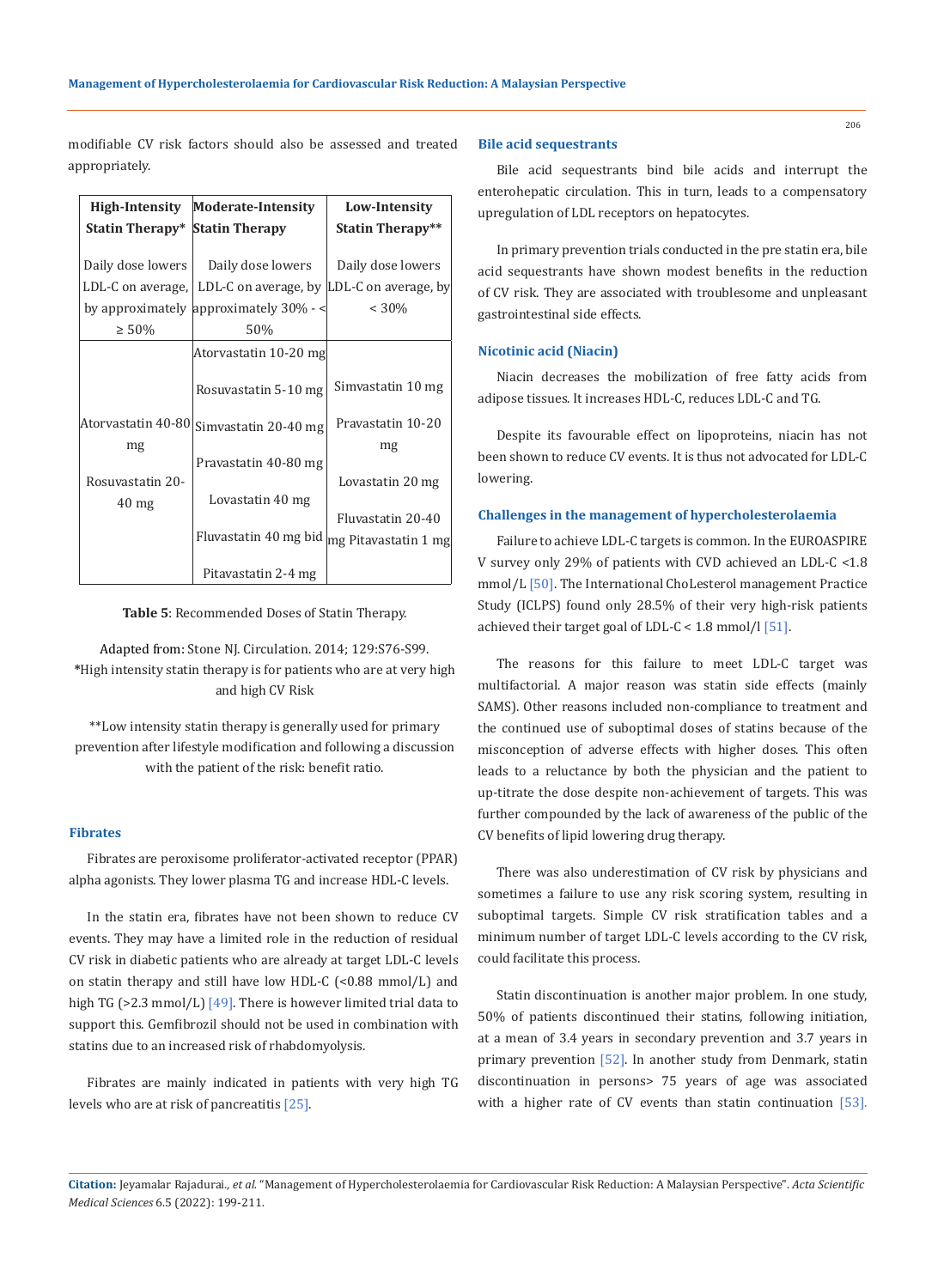The commonest causes for statin discontinuation were muscle symptoms, costs, and perceived lack of efficacy.

#### **Statin intolerance**

The Canadian Consensus Working Group has defined statin intolerance as a clinical syndrome characterized by significant symptoms and biomarker abnormalities that is documented by challenge/de-challenge/re-challenge using at least 2 statins (including atorvastatin and rosuvastatin) that is not due to drugdrug interactions or untreated risk factors for intolerance [54].

SAMS accounts for almost 72% of all reported statin adverse effects [54]. It typically occurs at 4-6 weeks following initiation of therapy though it could develop years later. It may also occur after the dose of statins has been increased [54].

If SAMS is suspected:

- Stop the statin for a period of 2-4 weeks.
- If symptoms persist, it is unlikely to be due to the statins, and statin therapy should be continued.
- If symptoms have resolved, it is possible that it is SAMS. The same or a different statin can be re-introduced at a lower dose as a challenge.
- Alternatively, using long-acting statins such as atorvastatin or rosuvastatin at less frequent dosing intervals such as every other day or twice a week may help alleviate symptoms and still achieve some degree of LDL-C lowering.

# **Individuals who are not at target despite maximally tolerated dose of statins**

In EUROASPIRE V, only 32% of patients on statins achieved a target LDLC< 1.8 mmol/L  $[50]$ . Thus, there is a need for other lipid lowering agents besides statins.

#### **Primary hypercholesterolaemia**

Individuals with Common Polygenic Hypercholesterolaemia have only moderately high LDL-C levels. Lifestyle modification and statin therapy usually suffices to achieve LDL-C targets in most of these patients. Patients with FH however, especially the homozygous variants, have very high LDL-C levels and even maximal dose statin therapy is inadequate [10].

In these individuals and in those who have statin intolerance, the following treatment options can be considered.

# **Treatment Options in Individuals who do not achieve LDL-C targets**

#### **Ezetimibe**

Ezetimibe selectively inhibits the intestinal absorption of cholesterol and related plant sterols by selectively blocking the Niemann-Pick C1-like 1 (NPC1L1) protein in the jejunal brush border. Intestinal cholesterol transport to the liver is decreased leading to a cascade of reactions eventually resulting in an increased clearance of blood cholesterol.

When used as monotherapy, ezetimibe only lowers LDL-C modestly by 15-20% [55]. When used in combination with a statin there is significantly greater LDL-C reduction. This is because of dual cholesterol inhibition - liver production and absorption from the gut. When ezetimibe (10 mg) was administered with any dose of a statin, LDL-C levels was reduced by an additional 25%. This is far greater than the 6% obtained when the dose of statin is doubled [56].

Ezetimibe is well tolerated with hardly any side effects and no dose adjustment is necessary in patients with hepatic or renal insufficiency.

The IMProved Reduction of Outcomes: Vytorin Efficacy International Trial (IMPROVE -IT) is a landmark study in that it is the first clinical trial to provide evidence for the LDL-C hypothesis - the lower the LDL-C, the better - rather than the statin intensity hypothesis [17]. Individuals who were on the statin-ezetimibe arm had a median LDL-C of 1.4 mmol/L versus 1.8 mmol/L in the statin monotherapy arm. Individuals with a lower LDL-C level had a significant additional reduction in major CV events [17].

# **Proprotein convertase subtilisin/kexin type 9 Inhibitors (PC-SK9-i)**

PCSK9 is a protein that binds to the LDL- receptor and degrades it. PCSK9-i are monoclonal antibodies that suppress the circulating PCSK9 protein. This leads to higher expression of LDL-receptors on the cell surface resulting in an increased clearance of LDL-C from the blood.

PCSK9-i are potent lipid lowering agents that can produce an additional >50% reduction in LDL-C levels when used as monotherapy or when used as add-on therapy to statins and/or ezetimibe. They are administered subcutaneously.

In clinical trials where PCSK9-i was added to a background of statin and ezetimibe therapy, LDL-C levels of < 1.0 mmol/l have been achieved. At these levels, there have been significant reductions in major CV events documented and regression of atherosclerotic plaques demonstrated [18,19,23]. These levels were also safe [20,21].

**Citation:** Jeyamalar Rajadurai*., et al.* "Management of Hypercholesterolaemia for Cardiovascular Risk Reduction: A Malaysian Perspective". *Acta Scientific Medical Sciences* 6.5 (2022): 199-211.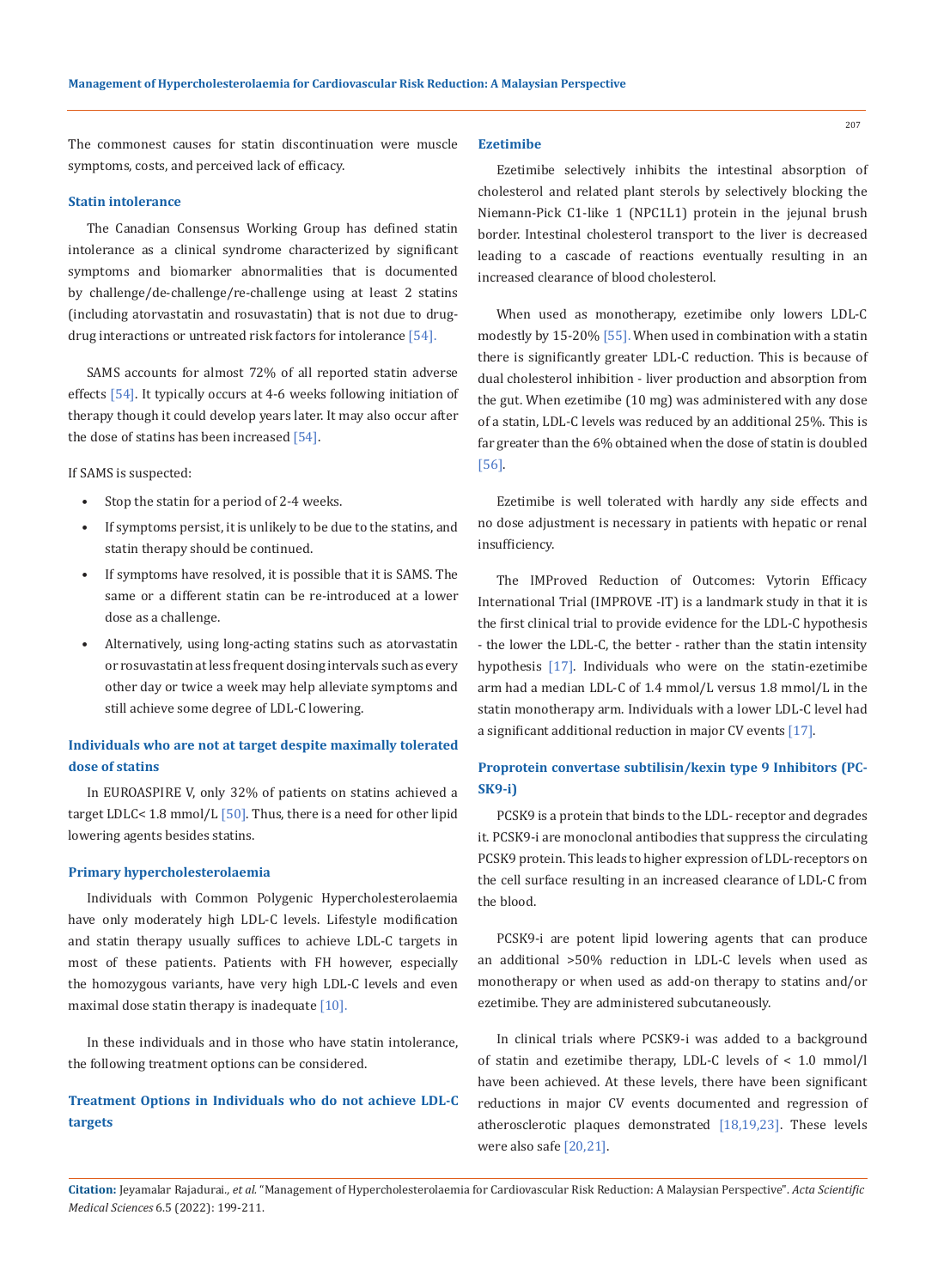208

These agents were well tolerated and there were no significant differences in adverse effects (including new-onset diabetes and neurocognitive events) with the exception of injection-site reactions [18,19].

Based on these data, guidelines now recommend an LDL-C level of < 1.4 mmol/l in very high-risk patients [24].

## **Newer lipid lowering agents**

## **Bempedoic acid**

This is a class of non-statin LDL-lowering therapy that, like statins, targets the cholesterol biosynthetic pathway in the liver [57]. It is a prodrug that is converted to the active coenzyme A form by enzymes found only in the liver. It inhibits ATP-citrate lyase (ACL), two steps upstream of HMG CoA reductase, resulting in an upregulation of the LDL-C receptors. This in turn, leads to an increase in LDL-C clearance from the blood.

Bempedoic acid lowers LDL-C by about 23% as monotherapy and as much as 40% in combination with ezetimibe [57,58]. It also reduces C-reactive protein (CRP) levels by about 24% [58]. Patients who have no statins as background therapy appear to have greater LDL-C reductions [58]. Bempedoic acid was mainly intended for statin intolerant patients since it does not have any effects on muscle. Side effects include hyperuricaemia and gout and a slightly increased risk of tendon rupture [57].

CV outcome trials are ongoing and expected by end 2022.

#### **Inclisiran**

Inclisiran is a small interfering RNA (siRNA) molecule, which inhibits hepatic PCSK9 production, thus increasing the numbers of LDL receptors in the hepatocyte membranes and promoting LDL-C clearance from the bloodstream.

It has been shown to decrease LDL-C by as much as 51% when used in patients on background statin therapy and appears to have a consistent long-term effect on LDL-C lowering [59]. It has a favourable side effect profile and a convenient twice-a-year dosing regimen. Inclisiran has been approved in several European countries.

The results of the CV outcome trials are expected to be released in 2023.

## **Conclusion**

In high- risk individuals with established CVD the current recommendation is an LDL-C target of < 1.4 mmol/l. This is based on trial evidence which have clearly demonstrated that there is additional reduction in CV events and possibly even regression of atherosclerotic plaques with lowering of LDL-C levels below the previously recommended < 1.8 mmol/l. In patients who continue to have recurrent CV events, an even lower target of < 1.0 mmol/l has been shown to be both effective and safe.

Statins are the initial drugs of choice. However, despite the use of high intensity statins, the recommended LDL-C targets are sometimes not achieved. With the use of ezetimibe and/or PCSK9-i and the newer lipid lowering therapy in combination with statins this is now possible. This reaffirms the LDL-C hypothesis - the lower, the better.

Statin non-adherence and discontinuation is a major problem. These can be overcome by efforts to educate both patients and physicians of the benefits and side effects of treatment, the use of effective cheaper generic formulations and using different

## **Bibliography**

- 1. [World Health Organization. "The Top 10 causes of death"](https://www.who.int/news-room/fact-sheets/detail/the-top-10-causes-of-death)  [\(2021\).](https://www.who.int/news-room/fact-sheets/detail/the-top-10-causes-of-death)
- 2. Institute for Public Health (IPH). The Third National Health and Morbidity Survey (NHMS III) 2006. Executive Summary. Malaysia: Ministry of Health (2008).
- 3. [Cholesterol Treatment Trialists' \(CTT\) Collaboration, Fulcher](https://pubmed.ncbi.nlm.nih.gov/25579834/)  J., *et al*[. "Efficacy and safety of LDL-lowering therapy among](https://pubmed.ncbi.nlm.nih.gov/25579834/)  [men and women: meta-analysis of individual data from](https://pubmed.ncbi.nlm.nih.gov/25579834/)  [174,000 participants in 27 randomised trials".](https://pubmed.ncbi.nlm.nih.gov/25579834/) *Lancet* 385 [\(2015\): 1397-1405.](https://pubmed.ncbi.nlm.nih.gov/25579834/)
- 4. Collins R., *et al*. "Interpretation of the evidence for the efficacy and safety of statin therapy". *Lancet* 388 (2016): 2532-2561.
- 5. Silverman MG., *et al*[. "Association Between Lowering LDL-C](https://pubmed.ncbi.nlm.nih.gov/27673306/)  [and Cardiovascular Risk Reduction Among Different Thera](https://pubmed.ncbi.nlm.nih.gov/27673306/)[peutic Interventions: A Systematic Review and Meta-analysis".](https://pubmed.ncbi.nlm.nih.gov/27673306/)  *JAMA* [316 \(2016\): 1289-1297.](https://pubmed.ncbi.nlm.nih.gov/27673306/)
- 6. Ference BA., *et al*[. "Low-density lipoproteins cause atheroscle](https://pubmed.ncbi.nlm.nih.gov/28444290/)[rotic cardiovascular disease. 1. Evidence from genetic, epide](https://pubmed.ncbi.nlm.nih.gov/28444290/)[miologic, and clinical studies. A consensus statement from the](https://pubmed.ncbi.nlm.nih.gov/28444290/)  [European Atherosclerosis Society Consensus Panel".](https://pubmed.ncbi.nlm.nih.gov/28444290/) *European Heart Journal* [38 \(2017\): 2459-2472.](https://pubmed.ncbi.nlm.nih.gov/28444290/)
- 7. Nordestgaard BG., *et al*[. "Nonfasting triglycerides and risk of](https://pubmed.ncbi.nlm.nih.gov/17635890/)  [myocardial infarction, ischemic heart disease, and death in](https://pubmed.ncbi.nlm.nih.gov/17635890/)  men and women". *JAMA* [298 \(2007\): 299-308.](https://pubmed.ncbi.nlm.nih.gov/17635890/)

**Citation:** Jeyamalar Rajadurai*., et al.* "Management of Hypercholesterolaemia for Cardiovascular Risk Reduction: A Malaysian Perspective". *Acta Scientific Medical Sciences* 6.5 (2022): 199-211.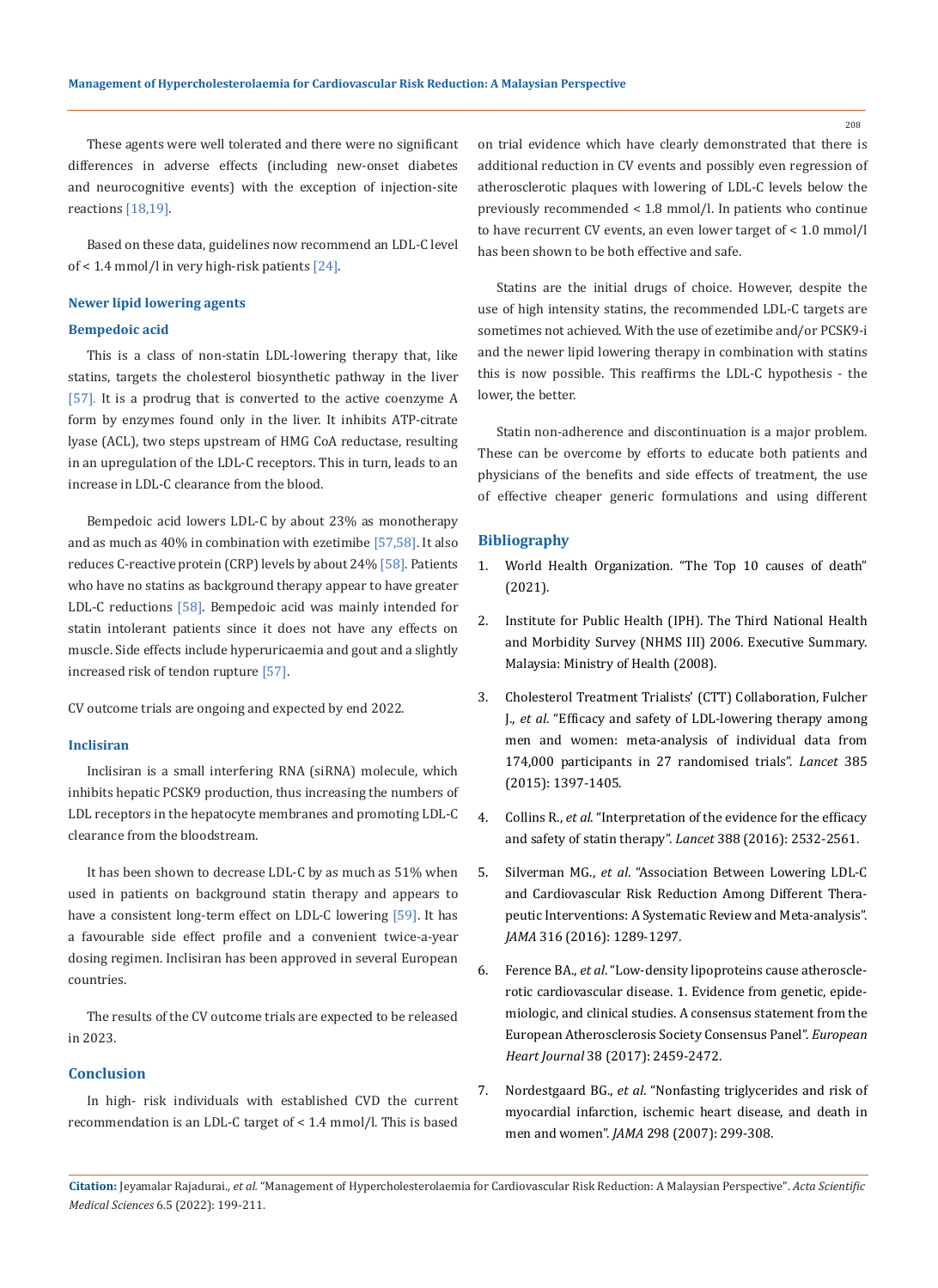- 8. Bhatt DL., *et al*[. "Cardiovascular Risk Reduction with Icosapent](https://www.nejm.org/doi/full/10.1056/nejmoa1812792)  Ethyl for Hypertriglyceridemia". *[The New England Journal of](https://www.nejm.org/doi/full/10.1056/nejmoa1812792)  Medicine* [380 \(2019\): 11-22.](https://www.nejm.org/doi/full/10.1056/nejmoa1812792)
- 9. Brunner FJ., *et al*[. "Application of non-HDL cholesterol for pop](https://www.thelancet.com/journals/lancet/article/PIIS0140-6736(19)32519-X/fulltext)[ulation-based cardiovascular risk stratification: results from](https://www.thelancet.com/journals/lancet/article/PIIS0140-6736(19)32519-X/fulltext)  [the Multinational Cardiovascular Risk Consortium".](https://www.thelancet.com/journals/lancet/article/PIIS0140-6736(19)32519-X/fulltext) *Lancet* [394.10215 \(2019\): 2173-2183.](https://www.thelancet.com/journals/lancet/article/PIIS0140-6736(19)32519-X/fulltext)
- 10. Rader DJ. "Chapter 5: Lipid Disorders". In: Topol Eric J (Ed). Textbook of Cardiovascular Medicine, 3rd Ed. (2007): 100-127.
- 11. Norgestgaard BG., *et al*[. "Familial Hypercholesterolaemia is](https://academic.oup.com/eurheartj/article/34/45/3478/435928)  [underdiagnosed and undertreated in the general population:](https://academic.oup.com/eurheartj/article/34/45/3478/435928)  [Guidance for clinicians to prevent coronary heart disease.](https://academic.oup.com/eurheartj/article/34/45/3478/435928)  [Consensus Statement of the European Atherosclerosis Soci](https://academic.oup.com/eurheartj/article/34/45/3478/435928)ety". *[European Heart Journal](https://academic.oup.com/eurheartj/article/34/45/3478/435928)* 34 (2013): 3478-3490.
- 12. France M., *et al*[. "HEART UK statement on the management](https://pubmed.ncbi.nlm.nih.gov/27839699/)  [of homozygous familial hypercholesterolaemia in the United](https://pubmed.ncbi.nlm.nih.gov/27839699/)  Kingdom". *Atherosclerosis* [255 \(2016\): 128-139.](https://pubmed.ncbi.nlm.nih.gov/27839699/)
- 13. Kotowski IK., *et al*[. "A spectrum of PCSK9 alleles contributes to](https://pubmed.ncbi.nlm.nih.gov/16465619/)  [plasma levels of low-density lipoprotein cholesterol".](https://pubmed.ncbi.nlm.nih.gov/16465619/) *Ameri[can Journal of Human Genetics](https://pubmed.ncbi.nlm.nih.gov/16465619/)* 78 (2006): 410-422.
- 14. Cohen JC., *et al*[. "Sequence variations in PCSK9, low LDL, and](https://pubmed.ncbi.nlm.nih.gov/16554528/)  [protection against coronary heart disease".](https://pubmed.ncbi.nlm.nih.gov/16554528/) *The New England Journal of Medicine* [354 \(2006\): 1264-1272.](https://pubmed.ncbi.nlm.nih.gov/16554528/)
- 15. Chua Y-A., *et al*. "Familial Hypercholesterolaemia in the Malaysian Community: Prevalence, Under-Detection and Under-Treatment". *Journal of Atherosclerosis and Thrombosis* 28.10 (2021): 1095-1107.
- 16. Khoo KL., *et al*[. "Low-density lipoprotein receptor gene muta](https://pubmed.ncbi.nlm.nih.gov/11005141/)[tions in a Southeast Asian population with familial hypercho](https://pubmed.ncbi.nlm.nih.gov/11005141/)lesterolemia". *Clinical Genetics* [58.2 \(2000\): 98-105.](https://pubmed.ncbi.nlm.nih.gov/11005141/)
- 17. Cannon CP., *et al*[. "Ezetimibe Added to Statin Therapy after](https://www.nejm.org/doi/full/10.1056/nejmoa1410489)  Acute Coronary Syndromes". *[The New England Journal of Medi](https://www.nejm.org/doi/full/10.1056/nejmoa1410489)cine* [372 \(2015\): 2387-2397.](https://www.nejm.org/doi/full/10.1056/nejmoa1410489)
- 18. Sabatine MS., *et al*[. "Evolocumab and Clinical Outcomes in Pa](https://www.nejm.org/doi/full/10.1056/nejmoa1615664)[tients with Cardiovascular Disease".](https://www.nejm.org/doi/full/10.1056/nejmoa1615664) *The New England Journal of Medicine* [376 \(2017\): 1713-1722.](https://www.nejm.org/doi/full/10.1056/nejmoa1615664)
- 19. Schwartz GG., *et al*. "Alirocumab and Cardiovascular Outcomes after Acute Coronary Syndrome". *The New England Journal of Medicine* 379 (2018): 2097-2107.
- 20. McCormack T., *et al*. "Very low LDL‐C levels may safely provide additional clinical cardiovascular benefit: the evidence to date". *International Journal of Clinical Practice* 70 (2016): 886-897.
- 21. Karagiannis AD., *et al*[. "How low is safe? The frontier of very](https://academic.oup.com/eurheartj/article/42/22/2154/6104339)  [low \(<30 mg/dL\) LDL cholesterol".](https://academic.oup.com/eurheartj/article/42/22/2154/6104339) *European Heart Journal* [42.22 \(2021\): 2154-2169.](https://academic.oup.com/eurheartj/article/42/22/2154/6104339)
- 22. Nissen SE., *et al*[. "Effect of very high-intensity statin therapy](https://pubmed.ncbi.nlm.nih.gov/16533939/)  [on regression of coronary atherosclerosis: the ASTEROID tri](https://pubmed.ncbi.nlm.nih.gov/16533939/)al". *JAMA* [295 \(2006\): 1556-1565.](https://pubmed.ncbi.nlm.nih.gov/16533939/)
- 23. Nicholls SJ., *et al*[. "Effect of Evolocumab on Progression of Cor](https://pubmed.ncbi.nlm.nih.gov/27846344/)[onary Disease in Statin-Treated Patients: The GLAGOV Ran](https://pubmed.ncbi.nlm.nih.gov/27846344/)domized Clinical Trial". *JAMA* [316 \(2016\): 2373-2384.](https://pubmed.ncbi.nlm.nih.gov/27846344/)
- 24. Visseren FLJ., *et al*. "Developed by the Task Force for cardiovascular disease prevention in clinical practice with representatives of the European Society of Cardiology and 12 medical societies". *European Heart Journal* 42 (2021): 3227-3337.
- 25. Ministry of Health. "Clinical Practice Guidelines on Management of Dyslipidemia" 5<sup>th</sup> Ed. (2017).
- 26. Ministry of Health. "Clinical Practice Guidelines on Management of Type 2 Diabetes Mellitus". 6th Ed. Dec (2020).
- 27. Chia YC., *et al*[. "Validation of the Framingham general cardio](https://pubmed.ncbi.nlm.nih.gov/25991451/)[vascular risk score in a multiethnic Asian population: a retro](https://pubmed.ncbi.nlm.nih.gov/25991451/)[spective cohort study".](https://pubmed.ncbi.nlm.nih.gov/25991451/) *BMJ Open* 5 (2015): e007324.
- 28. Selvarajah S., *et al*[. "Comparison of the Framingham Risk](https://pubmed.ncbi.nlm.nih.gov/25070380/)  [Score, SCORE and WHO/ISH cardiovascular risk prediction](https://pubmed.ncbi.nlm.nih.gov/25070380/)  models in an Asian population". *[International Journal of Cardi](https://pubmed.ncbi.nlm.nih.gov/25070380/)ology* [176 \(2014\): 211-218.](https://pubmed.ncbi.nlm.nih.gov/25070380/)
- 29. Yew SQ., *et al*[. "Assessing 10-Year Cardiovascular Disease Risk](https://pubmed.ncbi.nlm.nih.gov/31535566/)  [in Malaysians With Type 2 Diabetes Mellitus: Framingham](https://pubmed.ncbi.nlm.nih.gov/31535566/)  [Cardiovascular Versus United Kingdom Prospective Diabetes](https://pubmed.ncbi.nlm.nih.gov/31535566/)  Study Equations". *[Asia-Pacific Journal of Public Health](https://pubmed.ncbi.nlm.nih.gov/31535566/)* 31.7 [\(2019\): 622-632.](https://pubmed.ncbi.nlm.nih.gov/31535566/)
- 30. [United States Department of Agriculture. "Scientific Report of](https://health.gov/dietaryguidelines/2015-scientific-report/pdfs/scientific-report-of-the-2015-dietary-guidelines-advisory-committee.pdf)  [the 2015 Dietary Guidelines Advisory Committee" \(2015\).](https://health.gov/dietaryguidelines/2015-scientific-report/pdfs/scientific-report-of-the-2015-dietary-guidelines-advisory-committee.pdf)
- 31. [Soliman GA. "Dietary Cholesterol and the Lack of Evidence in](https://www.ncbi.nlm.nih.gov/pmc/articles/PMC6024687/)  [Cardiovascular Disease".](https://www.ncbi.nlm.nih.gov/pmc/articles/PMC6024687/) *Nutrients* 10.6 (2018): 780.
- 32. Brouwer IA. "Effect of trans-fatty acid intake on blood lipids and lipoproteins: a systematic review and meta-regression analysis". Geneva. World Health Organization (2016).

**Citation:** Jeyamalar Rajadurai*., et al.* "Management of Hypercholesterolaemia for Cardiovascular Risk Reduction: A Malaysian Perspective". *Acta Scientific Medical Sciences* 6.5 (2022): 199-211.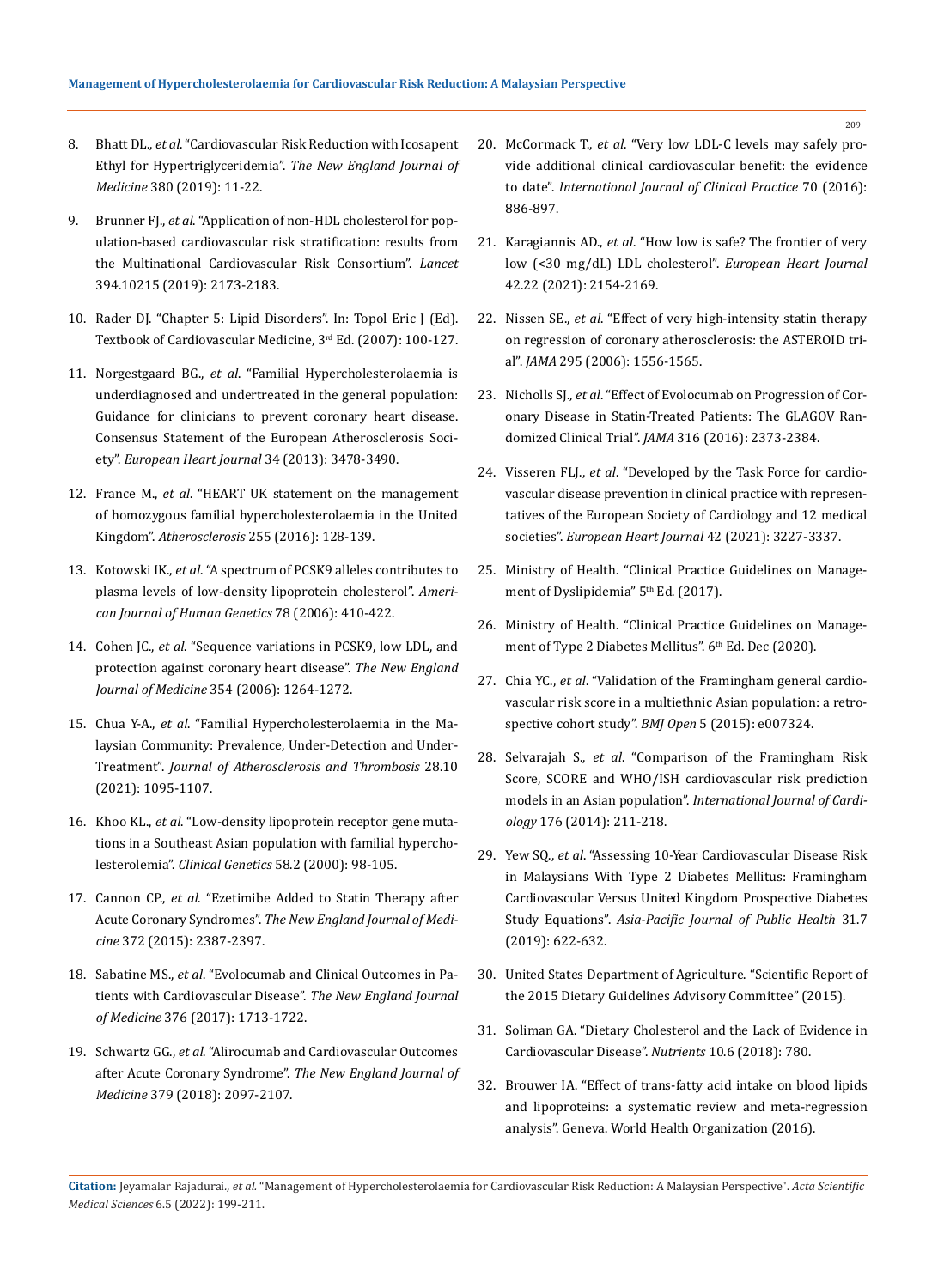- 33. Mozaffarian D., *et al*. "Trans Fatty Acids and Cardiovascular Disease". *The New England Journal of Medicine* 354 (2006): 1601-1613.
- 34. Díez-Espino J., *et al*[. "Egg consumption and cardiovascular dis](https://pubmed.ncbi.nlm.nih.gov/27448949/)[ease according to diabetic status: The PREDIMED study".](https://pubmed.ncbi.nlm.nih.gov/27448949/) *Clinical Nutrition* [\(2016\): pii: S0261-5614 \(16\)30141-8.](https://pubmed.ncbi.nlm.nih.gov/27448949/)
- 35. Hooper L., *et al*[. "Reduction in saturated fat intake for car](https://pubmed.ncbi.nlm.nih.gov/26068959/)diovascular disease". *[Cochrane Database System Review](https://pubmed.ncbi.nlm.nih.gov/26068959/)* 5.5 [\(2020\): CD011737.](https://pubmed.ncbi.nlm.nih.gov/26068959/)
- 36. Boren J., *et al*[. "Low-density lipoproteins cause atherosclerotic](https://academic.oup.com/eurheartj/article/41/24/2313/5735221)  [cardiovascular disease: pathophysiological, genetic, and ther](https://academic.oup.com/eurheartj/article/41/24/2313/5735221)[apeutic insights: a consensus statement from the European](https://academic.oup.com/eurheartj/article/41/24/2313/5735221)  [Atherosclerosis Society Consensus Panel".](https://academic.oup.com/eurheartj/article/41/24/2313/5735221) *European Heart Journal* [41 \(2020\): 2313-2330.](https://academic.oup.com/eurheartj/article/41/24/2313/5735221)
- 37. Carson JAS., *et al*[. "Dietary Cholesterol and Cardiovascular](https://pubmed.ncbi.nlm.nih.gov/31838890/)  [Risk: A Science Advisory From the American Heart Associa](https://pubmed.ncbi.nlm.nih.gov/31838890/)tion". *Circulation* [141.3 \(2020\): e39-e53.](https://pubmed.ncbi.nlm.nih.gov/31838890/)
- 38. Samitz G., *et al*[. "Domains of physical activity and all-cause](https://pubmed.ncbi.nlm.nih.gov/22039197/)  [mortality: systematic review and dose-response meta-analy](https://pubmed.ncbi.nlm.nih.gov/22039197/)sis of cohort studies". *[International Journal of Epidemiology](https://pubmed.ncbi.nlm.nih.gov/22039197/)* 40 [\(2011\): 1382-400.](https://pubmed.ncbi.nlm.nih.gov/22039197/)
- 39. Kelley G., *et al*[. "Aerobic exercise, lipids and lipoproteins in](https://www.ncbi.nlm.nih.gov/pmc/articles/PMC2443827/)  [overweight and obese adults: a meta-analysis of randomized](https://www.ncbi.nlm.nih.gov/pmc/articles/PMC2443827/)  controlled trials". *[International Journal of Obesity](https://www.ncbi.nlm.nih.gov/pmc/articles/PMC2443827/)* 29 (2005): [881-893.](https://www.ncbi.nlm.nih.gov/pmc/articles/PMC2443827/)
- 40. National Center for Chronic Disease Prevention and Health Promotion (US) Office on Smoking and Health. The Health Consequences of Smoking—50 Years of Progress: A Report of the Surgeon General. Atlanta (GA): Centers for Disease Control and Prevention (US). (Reports of the Surgeon General) (2014).
- 41. Maeda K., *et al*. "The effects of cessation from cigarette smoking on the lipid and lipoprotein profiles: a meta-analysis". *Preventive Medicine* 37 (2003): 283-290.
- 42. Finegold JA., *et al*. "What proportion of symptomatic side effects in patients taking statins are genuinely caused by the drug? Systematic review of randomized placebo-controlled trials to aid individual patient choice". *European Journal of Preventive Cardiology* 21 (2014): 464-474.
- 43. Stroes ES., *et al*[. "Statin-associated muscle symptoms: impact](https://pubmed.ncbi.nlm.nih.gov/25694464/)  [on statin therapy-European Atherosclerosis Society Consen-](https://pubmed.ncbi.nlm.nih.gov/25694464/)

[sus Panel Statement on Assessment, Aetiology and Manage](https://pubmed.ncbi.nlm.nih.gov/25694464/)ment". *[European Heart Journal](https://pubmed.ncbi.nlm.nih.gov/25694464/)* 36 (2015): 1012-1022.

- 44. Calderon RM., *et al*[. "Statins in the treatment of dyslipidemia in](https://pubmed.ncbi.nlm.nih.gov/20360293/)  [the presence of elevated liver aminotransferase levels: a thera](https://pubmed.ncbi.nlm.nih.gov/20360293/)peutic dilemma". *[Mayo Clinic Proceedings](https://pubmed.ncbi.nlm.nih.gov/20360293/)* 85 (2010): 349-356.
- 45. Sattar N., *et al*[. "Statins and risk of incident diabetes: a collab](https://pubmed.ncbi.nlm.nih.gov/20167359/)[orative meta-analysis of randomised statin trials".](https://pubmed.ncbi.nlm.nih.gov/20167359/) *The Lancet*  [375 \(2010\): 735-742.](https://pubmed.ncbi.nlm.nih.gov/20167359/)
- 46. Preiss D., *et al*[. "Risk of incident diabetes with intensive-dose](https://jamanetwork.com/journals/jama/fullarticle/646699)  [compared with moderate-dose statin therapy: a meta-analy](https://jamanetwork.com/journals/jama/fullarticle/646699)sis". *JAMA* [305 \(2011\): 2556-2564.](https://jamanetwork.com/journals/jama/fullarticle/646699)
- 47. Mansi IA., *et al*[. "Association of statin therapy initiation with](https://pubmed.ncbi.nlm.nih.gov/34605849/)  [diabetes progression: a retrospective matched-cohort study".](https://pubmed.ncbi.nlm.nih.gov/34605849/)  *[JAMA Internal Medicine](https://pubmed.ncbi.nlm.nih.gov/34605849/)* (2021).
- 48. Chu CS., *et al*[. "Use of statins and the risk of dementia and mild](https://pubmed.ncbi.nlm.nih.gov/29643479/)  [cognitive impairment: A systematic review and meta-analy](https://pubmed.ncbi.nlm.nih.gov/29643479/)sis". *[Scientific Report](https://pubmed.ncbi.nlm.nih.gov/29643479/)* 8.1 (2018): 5804.
- 49. Ginsberg HN., *et al*[. "Effects of combination lipid therapy in](https://pubmed.ncbi.nlm.nih.gov/20228404/)  type 2 diabetes mellitus". *[The New England Journal of Medicine](https://pubmed.ncbi.nlm.nih.gov/20228404/)* [362 \(2010\): 1563-1574.](https://pubmed.ncbi.nlm.nih.gov/20228404/)
- 50. Kotseva K., *et al*[. "Lifestyle and impact on cardiovascular risk](https://pubmed.ncbi.nlm.nih.gov/30739508/)  [factor control in coronary patients across 27 countries: Re](https://pubmed.ncbi.nlm.nih.gov/30739508/)[sults from the European Society of Cardiology ESC-EORP EU-](https://pubmed.ncbi.nlm.nih.gov/30739508/)ROASPIRE V registry". *[European Journal of Preventive Cardiol](https://pubmed.ncbi.nlm.nih.gov/30739508/)ogy* [26.8 \(2019\): 824-835.](https://pubmed.ncbi.nlm.nih.gov/30739508/)
- 51. Danchin N., *et al*[. "Achievement of low-density lipoprotein cho](https://pubmed.ncbi.nlm.nih.gov/29771156/)[lesterol goals in 18 countries outside Western Europe: The In](https://pubmed.ncbi.nlm.nih.gov/29771156/)[ternational ChoLesterol management Practice Study \(ICLPS\)".](https://pubmed.ncbi.nlm.nih.gov/29771156/)  *[European Journal of Preventive Cardiology](https://pubmed.ncbi.nlm.nih.gov/29771156/)* 25.10 (2018): [1087-1094.](https://pubmed.ncbi.nlm.nih.gov/29771156/)
- 52. Ellis JJ., *et al*[. "Suboptimal statin adherence and discontinua](https://pubmed.ncbi.nlm.nih.gov/15209602/)[tion in primary and secondary prevention populations".](https://pubmed.ncbi.nlm.nih.gov/15209602/) *Amer[ican Journal of Human Genetics](https://pubmed.ncbi.nlm.nih.gov/15209602/)* 19.6 (2004): 638-645.
- 53. Thompson W., *et al*[. "Statin Discontinuation and Cardiovascu](https://jamanetwork.com/journals/jamanetworkopen/fullarticle/2786791)[lar Events Among Older People in Denmark".](https://jamanetwork.com/journals/jamanetworkopen/fullarticle/2786791) *JAMA Network Open* [4.12 \(2021\): e2136802.](https://jamanetwork.com/journals/jamanetworkopen/fullarticle/2786791)
- 54. Mancini GB., *et al*[. "Diagnosis, prevention, and management](https://pubmed.ncbi.nlm.nih.gov/27342697/)  [of statin adverse effects and intolerance: Canadian Consensus](https://pubmed.ncbi.nlm.nih.gov/27342697/)  Working Group Update (2016)". *[Canadian Journal of Cardiol](https://pubmed.ncbi.nlm.nih.gov/27342697/)ogy* [32 \(2016\): S35-S65.](https://pubmed.ncbi.nlm.nih.gov/27342697/)